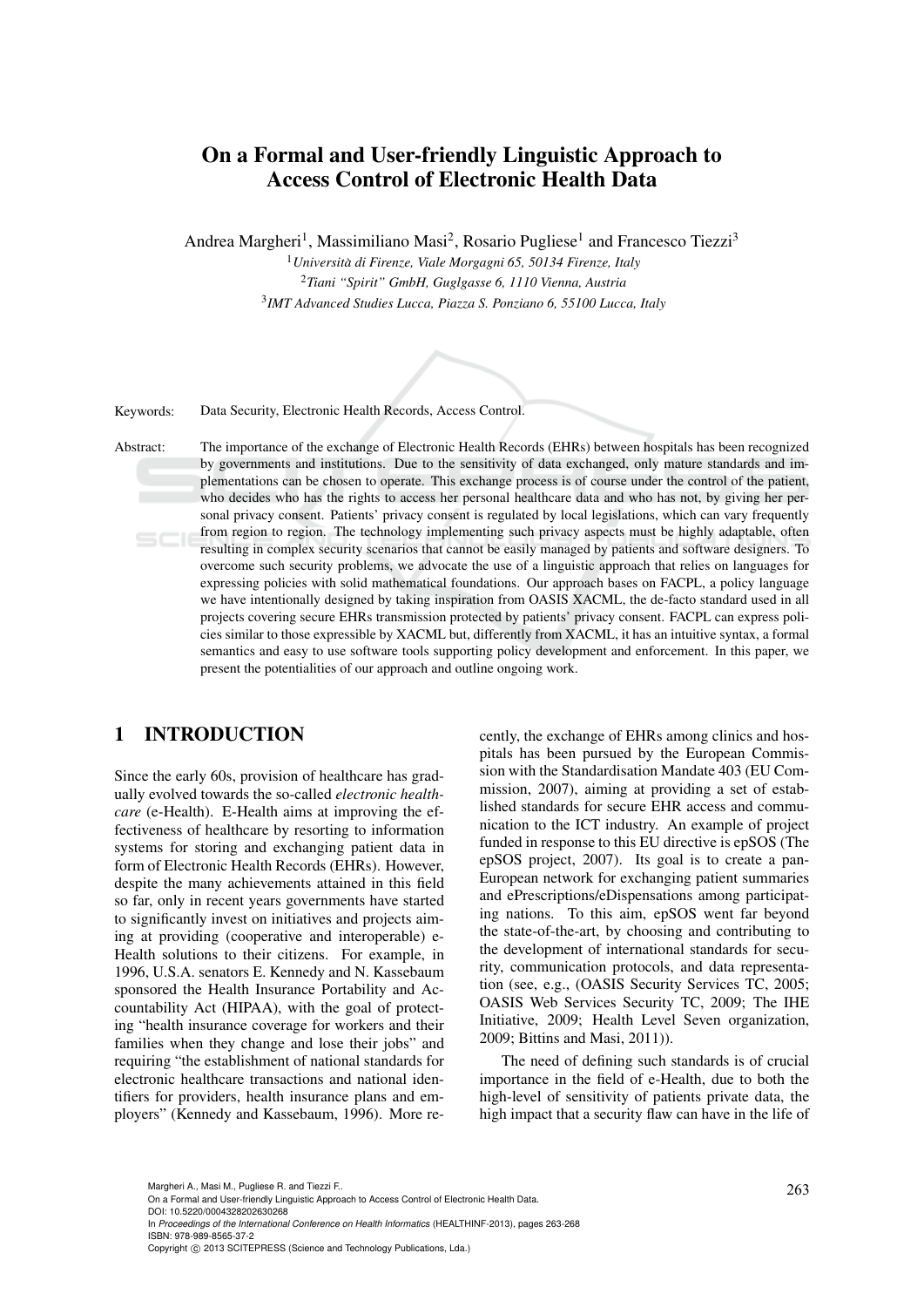patients, and the need of harmonizing different country legislations on patients' privacy consent and enabling their healthcare systems to interoperate.

In this paper, we focus on the problem of defining and implementing access control policies for protecting EHRs from accesses by unauthorized users (i.e. people not explicitly authorized by patients). The challenge comes from the necessity of adopting a standard-based approach and, at the same time, of providing policy designers with tools that permit writing access control policies in a user-friendly way and enable formal reasoning on them. This latter aspect would be a remarkable achievement, since it would permit to formally enforce patients' informed privacy consent by supporting policy designers and system architects (and, indirectly, also patients, healthcare professionals and lawyers) to understand the overall effect of policies and their consequences.

We propose an approach inspired by the OA-SIS standard *eXtensible Access Control Markup Language* (XACML) (OASIS XACML TC, 2005), which is the *de-facto* standard for defining authorization statements to protect sensible resources. For example, also the epSOS's standardization bodies endorsed its use for guaranteeing a secure and authorized access to patient health data by enforcing the informed privacy consent. However, the adoption of XACML may imply a high cost. Indeed, XACML comes with an XML syntax that makes the task of writing (and, then, understanding) policies difficult and error-prone. Besides, it comes without a formal semantics, rather its specification document is written in prose (i.e., in English) and contains quite a number of loose points that may give rise to different interpretations and lead to different implementation choices. This leaves the difficult task of understanding the full implications of the various choices to the implementers, which should be avoided, since otherwise the portability of XACML policies across different platforms could be considerably undermined.

To address the issues above concerning XACML, we advocate the use of *Formal Access Control Policy Language* (FACPL) (Masi et al., 2012). FACPL is a language for expressing policies with solid mathematical foundations but, differently from XACML, its simple and clear syntax and semantics makes it easy to learn and use. Indeed, FACPL comes with a BNF syntax that can be exploited to create frontends for user-friendly policy editors. Besides, since FACPL relies on theoretical foundations, it enables formal reasoning on policies to be used, e.g., for formally proving patient consent, law fulfillment and other soundness properties. We have intentionally designed FACPL by taking inspiration from XACML,

thus it can express access control policies similar to those expressible by XACML and for different application domains. In this paper, however, we focus on the healthcare domain and present the potentialities of our approach when used in healthcare systems in production where we believe it can contribute to build safer and more reliable systems.

The rest of the paper is organized as follows. Section 2 provides an overview of XACML by resorting to an application to an healthcare scenario borrowed from epSOS. Section 3 presents FACPL and the tools already developed on top of it. Finally, Section 4 concludes the paper by discussing the potentialities of the proposed formal approach.

## 2 THE XACML STANDARD

The XACML standard provides a language for expressing access control policies and access requests, and a framework to evaluate access requests w.r.t. policies and to enforce the authorization decision. The access to each resource is regulated by one or more policies. These are XML documents expressing the capabilities and credentials that a requestor must have for accessing the resource.

Evaluation of XACML requests is performed by two different actors, the Policy Decision Point (PDP) and the Policy Enforcement Point (PEP). The authorization decision is computed by the PDP by checking the matching between values specified in the policies and the corresponding values retrieved from the requests. The decision can be one among *permit*, *deny*, *not-applicable* and *indeterminate*: the first two values have an obvious meaning, while the third means that the PDP does not have any policy that applies to the request and the fourth means that the PDP is unable to evaluate the request. In case of *permit* and *deny*, the PDP can attach some additional actions, called *obligations*, to the decision. The PDP decision is then enforced by the PEP, which authorizes the access request if it understands and can discharge the obligations and, of course, if the PDP decision is positive.

The basic elements of the policy language provided by the standard are the *rules*. A rule specifies the logic for the access control decision by means of an *effect*, that can be either *permit* or *deny*; a *target*, that indicates to which requests the rule applies; a *condition*, that is an expression refining the applicability established by the target; and some *obligations*. Rules are then combined into *policies* that, besides their own target and obligations, specify a *combining algorithm*, which, from the set of rules' decisions, computes what is the decision for a request.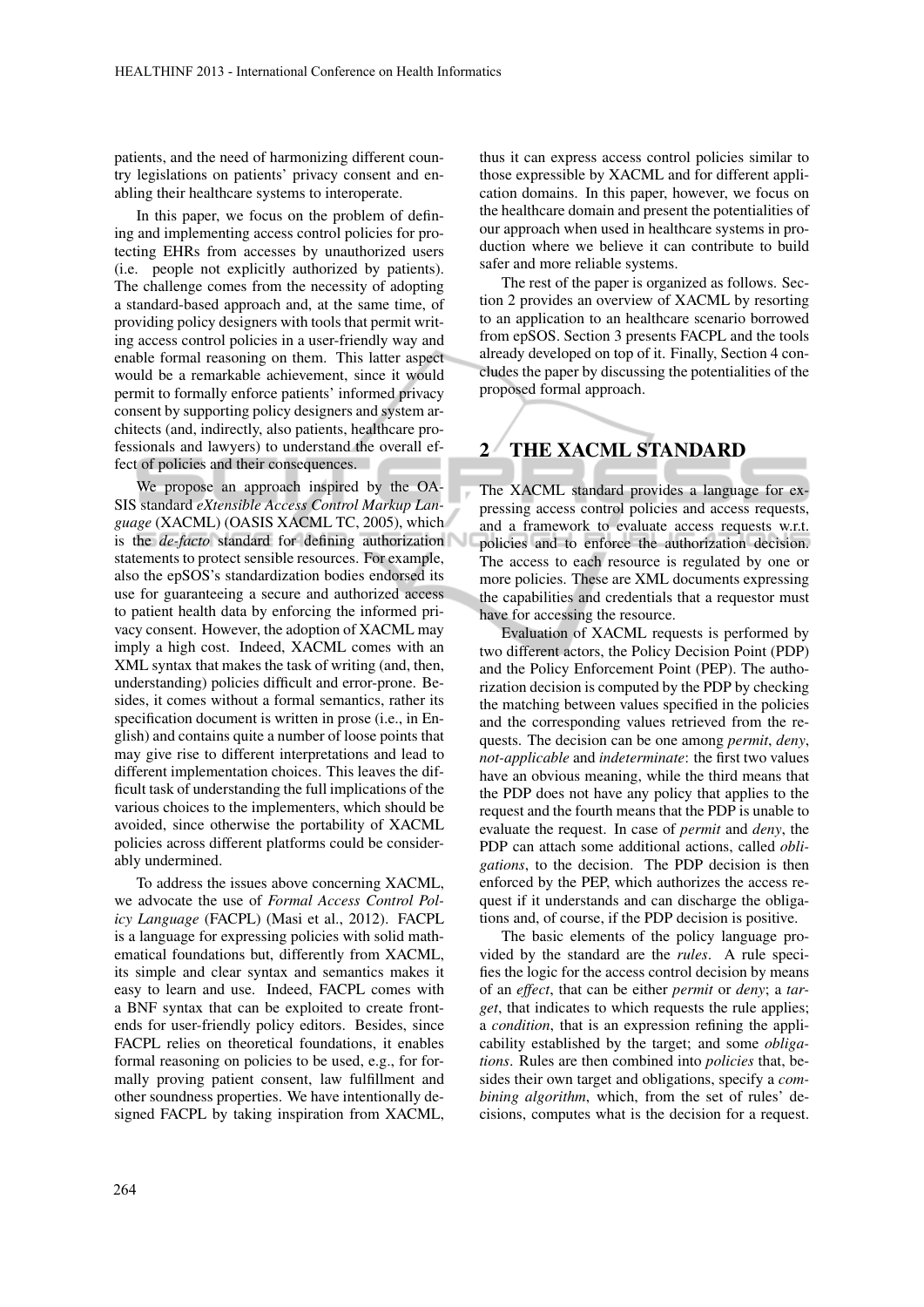Finally, policies can be combined into *policy sets* that, again, specify a combining algorithm, a target and some obligations.

As an example, consider the policy in Listing 1 expressing (an excerpt of) the patient's privacy consent for the epSOS project. In this project, each role (e.g., physician, nurse, pharmacist) has permissions for performing a certain action (e.g., read or write) on a resource (e.g., code 34133-9 identifies a patient summary) for a certain purpose (e.g., healthcare treatment, statistics, emergency).

Listing 1: epSOS patient consent in XACML (excerpt).

| <policy <="" policyid="summary" th=""><th></th></policy>                        |  |
|---------------------------------------------------------------------------------|--|
| RuleCombiningAlgId=":rule-combining-                                            |  |
| $algorithm:permit-overides$                                                     |  |
| $<$ Target $>$                                                                  |  |
| <anyof></anyof>                                                                 |  |
| $\leq$ AllOf $>$                                                                |  |
| <match matchid=":function:string-equal"></match>                                |  |
| <attributevalue> TREATEMENT </attributevalue>                                   |  |
| $<$ AttributeDesignator                                                         |  |
| Category=":attribute-category:subject"<br>AttributeId="subject:purposeofuse" /> |  |
| $\lt$ /Match $>$                                                                |  |
| $<$ /AllOf $>$                                                                  |  |
|                                                                                 |  |
| <anyot></anyot>                                                                 |  |
| $<$ AllOf $>$                                                                   |  |
| <match matchid=":function:string-equal"></match>                                |  |
| <attributevalue> physician </attributevalue>                                    |  |
| <attributedesignator< td=""><td></td></attributedesignator<>                    |  |
| Category=":attribute-category:subject"                                          |  |
| AttributeId= $"\dots$ :subject:role $"\triangleright$                           |  |
| $\lt$ /Match $>$                                                                |  |
| $<$ /AllOf $>$                                                                  |  |
|                                                                                 |  |
| <anyot></anyot>                                                                 |  |
| $<$ AllOf $>$                                                                   |  |
| <match matchid=":function:string-equal"></match>                                |  |
| <attributevalue> 34133-9 </attributevalue>                                      |  |
| <attributedesignator< td=""><td></td></attributedesignator<>                    |  |
| Category=":attribute-category:resource"                                         |  |
| $AttributeId = ":resource:resource-id"$                                         |  |
| $\lt$ /Match $>$                                                                |  |
| $<$ /AllOf $>$                                                                  |  |
|                                                                                 |  |
| $\langle$ /Target $\rangle$                                                     |  |
| <rule effect="Permit" ruleid="rule1"></rule>                                    |  |
| $<$ Target $>$                                                                  |  |
| <anyof></anyof>                                                                 |  |
| $\leq$ AllOf $>$                                                                |  |
| <match matchid=":function:string-equal"></match>                                |  |
| <attributevalue> Read </attributevalue>                                         |  |
| $<$ AttributeDesignator                                                         |  |
| Category=":attribute-category:action"                                           |  |
| AttributeId=":action:action-id" />                                              |  |
| $\lt$ /Match $>$                                                                |  |
| $\langle$ /AllOf $>$                                                            |  |
|                                                                                 |  |
| $\langle$ /Target $\rangle$                                                     |  |

```
<Condition><Apply FunctionId=" ... :function:string -subset">
        <Apply FunctionId="... :function:string-bag">
          <AttributeValue> ...:PRD-003 </AttributeValue>
          <AttributeValue> ...:PRD-005 </AttributeValue>
          <AttributeValue> ...:PRD-010 </AttributeValue>
           <AttributeValue> ... :PRD-016 </AttributeValue>
        \langle/Apply>
         <AttributeDesignator
           Category=" . . . : attribute -category: subject"
           AttributeId="\dots:subject:hl7:permission" \triangleright\langle Apply\rangle\langle / Condition\rangle\langle/ Rule>
  <Rule RuleId="ruledeny" Effect="Deny">
  </ Rule><ObligationExpressions><ObligationExpression FulfillOn="Permit"
       Obligation Id = " \dots : obligation : log "<AttributeAssignmentExpression
         AttributeId="... :attribute:subject">
         <AttributeValue DataType="#string">
         \sim <AttributeDesignator
              Category=" . . . : attribute -category: subject"
              AttributeId="... :subject:physician-id" />
         \langle/ Attribute Value>
      \langle AttributeAssignmentExpression>
      \leqAttributeAssignmentExpression
         AttributeId=" ... :attribute:resource ">
         <AttributeDesignator
           Category=" . . . : attribute –category: resource"
           AttributeId=" ... :resource:resource−id" />
       \langle/AttributeAssignmentExpression>
    \langle Obligation Expression>
    <ObligationExpression FulfillOn="Deny"
       Obligational = " ... : obligation:mail"<AttributeAssignmentExpression
         AttributeId = " \dots : \text{attribute} : \text{mailto} "><AttributeDesignator
           Category=" . . . : attribute -category: resource"
           AttributeId=" . . . : resource: resouce–id: email " />
      \langle AttributeAssignmentExpression>
      <AttributeAssignmentExpression
         AttributeId = " ... : attribute: text"<AttributeValue DataType="#string">
           Your medical record has been requested by
                 EpSOS subject
        \langle/AttributeValue>
      \langle AttributeAssignmentExpression>
    \langle / Obligation Expression >
  \langle Obligation Expressions>
\langle/ Policy>
```
The policy specifies a *subject* and a *resource* in its target, according to which the policy applies to requests issued by a physician with the purpose of accessing to a resource with a code identifier 34133-9 for an healthcare TREATMENT. If these capabilities are met, the rules enclosed in the policy are evaluated. The first rule has effect Permit if the requestor aims at performing a Read action and has at least the permis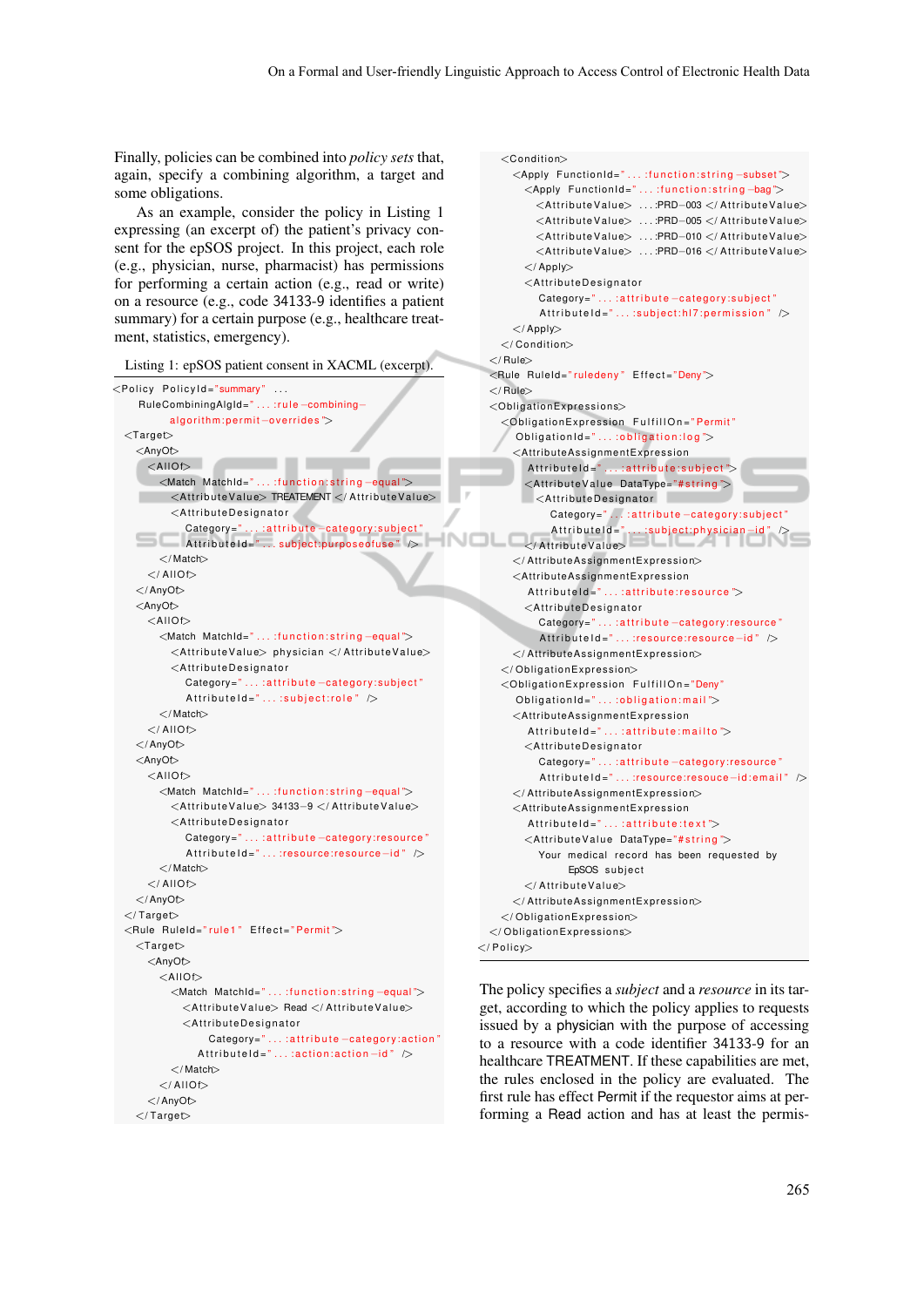sions PRD-003, PRD-005, PRD-010, and PRD-016 for accessing the resource. The second rule has always effect Deny and is combined with the previous one in such a way that if the first rule evaluates to Permit then the policy permits the access to the resource, otherwise the access is denied (combining algorithm *permit-overrides*). Concerning the obligations, if an access request is evaluated as *permit*, a log entry about the requestor and the resource is recorded in the system, while if the decision is *deny* an e-mail is sent to the patient to notify the (unauthorized) attempt.

As witnessed by the code in Listing 1, the XML syntax makes it hard to identify the relevant policy features, especially for users not familiar with XACML but that anyhow need to understand the overall effect of combined policies.

## 3 THE FACPL APPROACH

The language FACPL provides a manageable alternative syntax to XACML through a BNF-like grammar. It is indeed a tiny language that is easy to learn and capable of expressing XACML policies in a very compact and readable way. For example, the XACML policy reported in Listing 1 can be rewritten in FACPL as shown in Listing 2.

Listing 2: epSOS patient consent in FACPL.

```
<pe rmit−o v e r r i d e s ;
 target:
    string-equal ("TREATEMENT", subject/purposeofuse)
    and string-equal ("physician", subject/role)
    and string-equal ("34133-9", resource/resource-id);
 rules:
    (permit:
     target: string-equal ("Read", action/action-id);
     condition:
         string-subset(string-bag("PRD-003","PRD-005",
                                    "PRD−010" , "PRD−016" ) ,
           subject / h17: permutations on ; ob[:; )(deny; target.; condition.; obj.;);o b l :
  ( permit : M:
   log (subject/physician−id, resource/resource-id))
  ( deny ; M;
   mail ( resource / resource-id . email , " Your medical record
         has been requested by EpSOS subject") ); >
```
The above code demonstrates that the FACPL notation, compared to that of XACML, is simpler and more intuitive. It is worth noticing that a FACPL policy is denoted by a structured term, surrounded by angular brackets, that specifies a combining algorithm, a target, a set of rules, and a set of obligations. A FACPL rule is surrounded by round brackets and has a similar structure, but for the algorithm replaced by the effect and for the enclosed rules replaced by a condition. Notably, FACPL targets are not defined according to the structure <AnyOf>-<AllOf>- <Match>, rather are simply boolean expressions (i.e. conjunctions and disjunctions of matching functions). Finally, FACPL obligations are triples specifying an effect, a type (M for mandatory and O for optional<sup>1</sup>), and an action to be performed by the PEP.

The formal semantics of FACPL policies is given in a denotational style, i.e. it is defined by a function  $\lbrack \cdot \rbrack_R$  that, given a policy/policySet and a set *R* of access requests, returns a *decision tuple* of the form

> $\langle$  permit :  $\{< r_i, Obl_i > \}_{i \in I_p},$  $\{\langle r_j, Obl_j \rangle\}_{j \in I_d},$ not-applicable : *Rn*, indeterminate :  $R_i$   $\rangle$

where  $\{r_i\}_{i \in I_p}, \{r_j\}_{j \in I_d}, R_n$  and  $R_i$  form a partition of *R* according to the results of the requests' evaluation. Requests in the permit and deny sets may have attached sets of obligations. A decision tuple represents the evaluation result computed by the PDP and passed as input to the PEP for its evaluation. The final result does not contain obligations, as they are discharged during the enforcement process by the PEP.

An example of a FACPL request for accessing a patient summary is reported in Listing 3.

Listing 3: Patient summary request.

| Request: {Request1                              |
|-------------------------------------------------|
| (subject/purposeofuse, "TREATEMENT")            |
| (subject/role,"physician")                      |
| $(subject/physical-id, "jh1234")$               |
| (subject/hl7:permission,"PRD-003")              |
| (subject/hl7:permission,"PRD-005")              |
| (subject/hl7:permission,"PRD-010")              |
| (subject/hl7:permission,"PRD-016")              |
| $(resource/resource-id, "34133-9")$             |
| (resource/resource-id.email,"patient@mail.com") |
| (action/action-id, "Read")                      |
|                                                 |

The request is made by the physician with personal identifier jh1234 for reading the health record of a patient for treatment purposes. Given this request and the policy in Listing 2, the FACPL semantics returns a decision tuple where the permit set consists of a pair formed by the request and the obligation requiring the log update.

We have seen so far that FACPL permits developing access control policies which are intuitive and easy to read, write and understand. In order for

<sup>&</sup>lt;sup>1</sup>In XACML jargon, the optional obligations are called *advices*.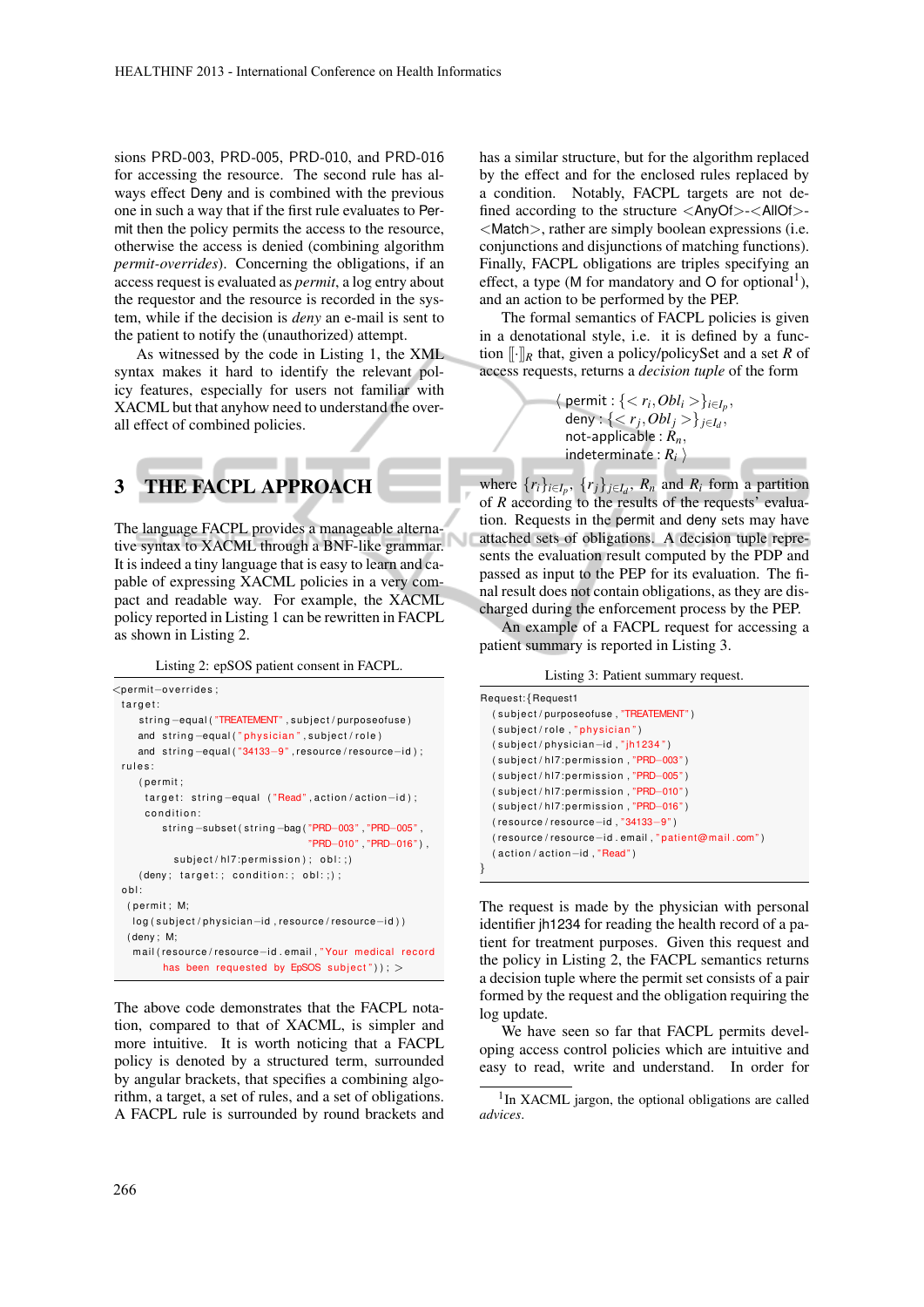

Figure 1: FACPL development environment.

FACPL to be actually used for dealing with real systems, a software architecture for evaluating access requests and software tools supporting policy development are necessary.

Therefore, FACPL semantics has been implemented in Java as a sort of "compiler" that transforms FACPL policies into Java classes following the semantics rules defined in (Masi et al., 2012). Similarly, an access request is compiled into a Java<sup>2</sup> class. A policy decision is then computed by executing the generated policy code with the request code passed as parameter to an entry method.

Moreover, FACPL has been equipped with a dedicated powerful Integrated Development Environment  $(IDE)$ , implemented as an Eclipse<sup>3</sup> plug-in<sup>4</sup> by means of the Xtext framework<sup>5</sup>. The FACPL IDE supports users in the process of developing policies by means of such features as code auto-completion, syntax checks, generation of XACML code and, of course, generation of Java code by means of the library men-

tioned above. A screenshot of the IDE, showing two epSOS's policies for ePrescription and patient summary, is reported in Figure 1.

#### 4 CONCLUDING REMARKS

We presented the use of a policy language with solid mathematical foundations for the definition of patients' privacy consent in healthcare projects. Our approach relies on FACPL, a language inspired by OASIS XACML 3.0. We have seen that FACPL formal semantics is more helpful than XACML natural language descriptions for understanding the behavior of the authorization process. Besides, it is an effective guide for the implementation of the language and paves the way for the development of analysis tasks, such as policy comparison, policy verification and policy querying.

For example, equivalences and preorders among different policies could be a first target achievable by means of FACPL formal semantics. This is particularly helpful in the scope of the epSOS project, which actually counts 23 participating countries and some new non-EU countries are foreseen. From a technological standpoint, epSOS' challenges were mostly related to the harmonization of all the European countries' legislations for handling patients' pri-

<sup>2</sup> Java 1.6 or higher. http://www.java.com

<sup>3</sup>Eclipse Juno 4.2. http://www.eclipse.org/

<sup>&</sup>lt;sup>4</sup>To install the FACPL plug-in it is sufficient to open Eclipse, click on *Help*>*Install New Software. . .* and follow the wizard, by specifying the URL http://rap.dsi.unifi.it/xacml tools/facpl/FacplEclipsePlugin/ when requested.

 $5X$ text 2.3. http://www.eclipse.org/Xtext/